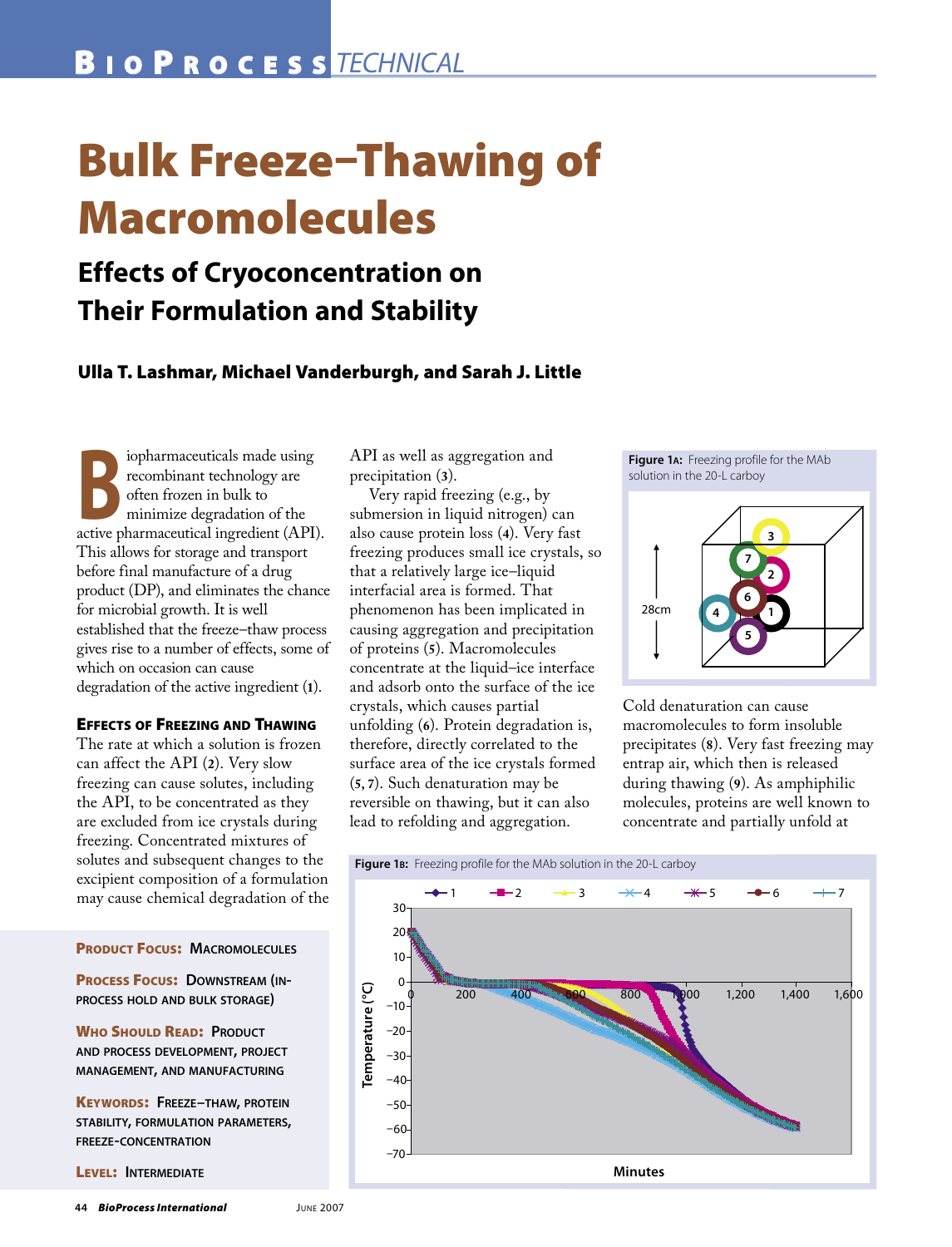hydrophobic–hydrophilic interfaces such as an air–water interface, which causes physical degradation (**9, 10**).

For protein solutions, an ideal freezing rate is that at which the ice surface area per volume ice is as low as possible without causing solutes to concentrate (**1**). Agitation of bulk solutions during freezing disrupts the formation of large ice crystals and also allows solutes to diffuse farther in front of the ice before being trapped in ice crystals as they form (**11**). It is, therefore, not recommended that bulk drug substances be agitated during the freezing process.

**Thaw Effects:** Thawing can cause additional protein damage in frozen solutions (**12**). During the thawing process, small ice crystals grow into larger ones, and the recrystallization process is more prominent at slow thawing rates. Recrystallization exerts interfacial tension or shear on proteins in the ice–liquid interface, which damages them. When solute concentration has taken place during freezing, those concentrated conditions can also cause degradation to the API during thawing. Slow thawing may therefore lead to lower recovery of protein activity, so fast thawing is recommended (**1, 4**). Mixing during thawing may adversely affect the API if air bubbles are incorporated during the process (**1**). Gentle mixing, on the other hand, will reduce ice recrystallization and lessen effects from freezeconcentration and thus has been shown to improve API recovery (**4**).

**Container Dimensions Affect Recovery:** The dimensions of containers used to hold drug substances for freezing can affect recovery of the API. Cryo-concentration of solutes becomes more pronounced with increasing distance from the edge of a container to its center, also known as the *freeze distance* (**1**). Therefore, stability studies on bulk drug substances using scaled-down versions of larger production bottles may not accurately represent API stability in bulk containers following production freeze–thaw processes. For this reason, scaled-down versions may not provide a good picture of the freeze–thaw and storage sensitivities of a bulk API.



**Freeze–Thaw Effects on Formulations:** A wide range of excipients can be added to biopharmaceutical formulations in an effort to increase the API stability during manufacturing, handling, and transport of bulk as well as to provide suitable tonicity. These include sugars, polyols, surfactants, amino acids, polymers, ionic compounds such as buffers and salt, chelating agents, antioxidants, and others (**13–15**).

It is well known that freezing a buffer solution can change the pH of that solution due to selective precipitation of less-soluble buffer components (**12, 14**). Many studies have shown that a shift in pH during freezing can be detrimental to protein stability (**15, 16**). Changes in the concentration of the API and/or formulation excipients during freezing and thawing may influence the stability of the protein (**14, 17**). The extent of those changes and their influence must be understood.

## STUDY PARAMETERS

The objective for our study was to better design the freeze–thaw process for a protein to minimize adverse effects on the API from the freezing and thawing processes. Considering the number of parameters that can potentially degrade an active molecule throughout the freeze–thaw process,



we could not make an exhaustive study. So we studied the impact of varying container dimensions through characterization of the freeze–thaw times and the extent of freezeconcentration in frozen solutions. We explored the potential for product instability and phase separation following freeze-concentration, and we looked at formulation choices to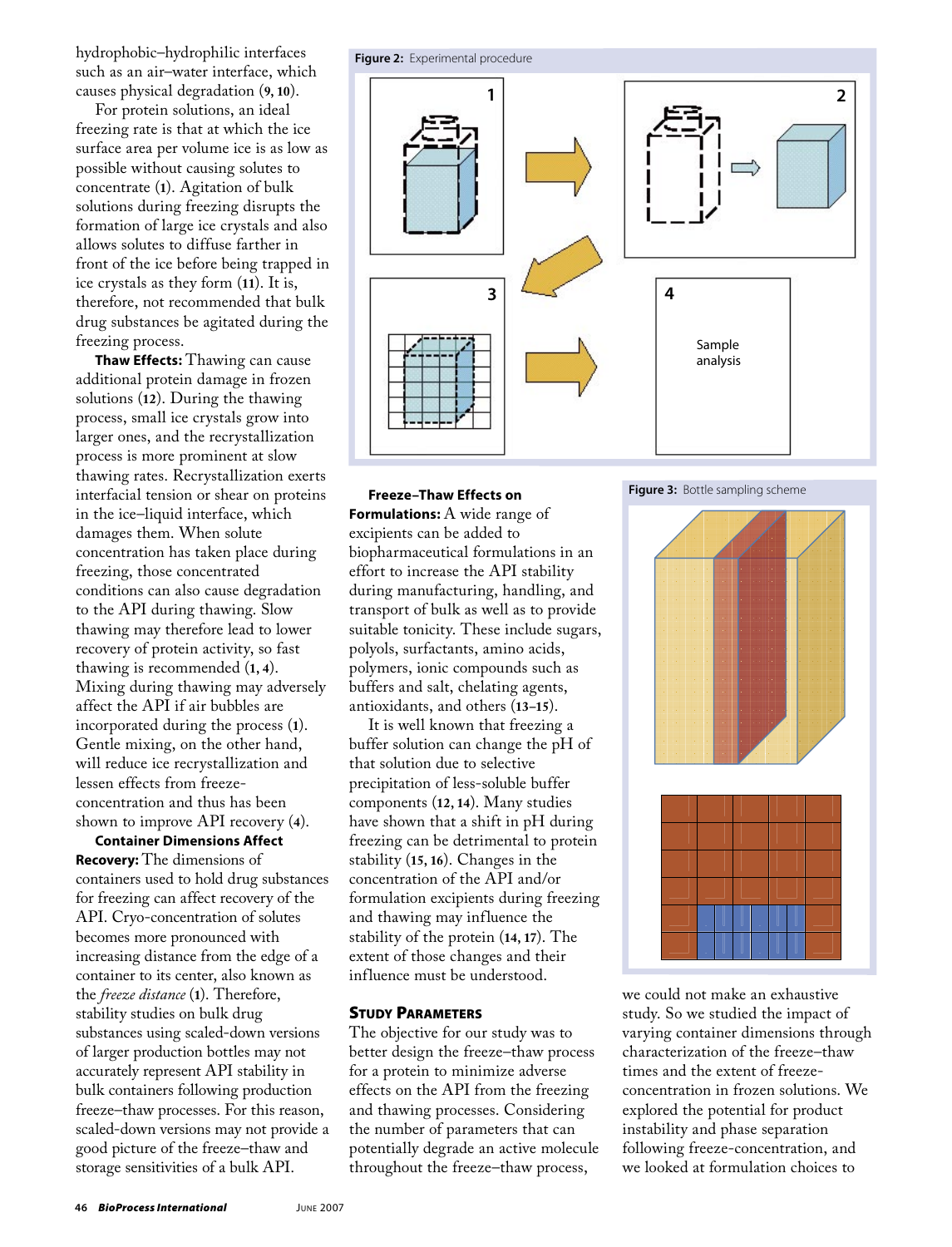

**Photo 1:** Modified band saw used to cut the frozen solution

minimize freeze-concentration and product instability caused by the freeze–thaw process.

#### MATERIALS AND METHODS

We used a monoclonal antibody (MAb) in a 50-mM acetate solution, pH 5.5, made isotonic with sodium chloride (NaCl) to compare the freezing times and movement of solutes on freezing in both a carboy and a bag. MAb concentration was 0.8 mg/mL, and its molecular weight was about 150 kDa. The antibody was produced by recombinant technology and purified at GlaxoSmithKline in Beckenham, UK. *European Pharmacopoeia* grade sodium acetate trihydrate and NaCl were obtained from Merck Chemicals Ltd. of Nottingham, UK (www.merck.de/ servlet/PB/menu/1498240/index.html).

The carboy used for this study was a 20-L polycarbonate unit from Cellon SA in Bereldange, Luxembourg (www. cellon.lu, part no. 3423-42). It measured  $24 \times 24$  cm<sup>2</sup> at the bottom. The bag used was a Celsius bag from Stedim Biosystems (www.stedim.com,

part no. DB-00030-4).

**Freeze–Thawing and Sampling Process:** We filled the carboy with 16 L of MAb solution, then placed it on a sheet of expanded polystyrene in an empty Forma Scientific –86 °C freezer (www.thermoforma.com) set to  $-70$  °C  $\pm$  5 °C. To determine the freezing time (when the last point froze) for the carboy solution, we placed three thermocouples in the center of the container 7 cm apart and 7 cm from the bottom of the container. Three more thermocouples were placed at the same height but 3 cm from the side of the container, and one was placed 3 cm in from the corner of the container, an equal distance from the top and bottom of the solution (Figure 1). Those positions were in the unfrozen solution.

When the solution was frozen, we cut away the container using a table saw. A 5-cm central plane was cut out of the frozen solution and cut into 5-cm<sup>3</sup> and  $2.5 \times 5$  cm<sup>2</sup> pieces (Figures 2 and 3) using a modified band saw. The band saw modifications included a larger work surface and an apparatus to clean residuals from the blade (Photo 1). Samples were thawed at room temperature, then mixed and filtered through a 0.22-µm filter before analysis.

The Celsius S-cube shown in Photo 2 is manufactured by Stedim Biosystems. It is a laboratory-scale tool that allows freeze–thaw effects to be predicted at production scales. The S-cube uses 30-mL and 100-mL bags, all of which are 84 mm wide (Photo 3). Heat is transferred from the edges



**Photo 2:** The Celsius S-cube system

of the bags. The large-scale Celsius system holds 8.3-L or 16.6-L bags, which are frozen or thawed by heat transfer from plates pressed to their fronts and backs. That distance is also 84 mm, making the distance the ice front has to travel identical in both the small and large bags (Photo 3).

To determine freeze-concentration of our formulation in bags we filled a 30 mL Celsius bag designed for the S-cube with MAb solution. Unused slots in the S-cube were fitted with bags containing 30 mL water. Each bag was held vertical by clamp-like heat-exchange plates on either side. Then the S-cube was coupled to a specialized heatexchange unit. Heat transfer fluid (HTF) circulated between the heatexchange plates in the S-cube and a heat-exchange unit. We programmed the HTF temperature to produce scalable freeze–thaw process profiles. Figure 4 shows the profile used for this study. When freezing bags for transfer to –70 °C storage and cryoconcentration evaluations, we executed only the first half of the program.

We placed thermocouples to the same depth (at the last point to freeze) in each bag for monitoring the freezing temperature profile of the solution. Bags frozen to about –40 °C in the S-cube were removed and placed overnight in a –70 °C freezer. Afterward, we cut the content of each bag into seven approximately equal pieces (Figure 5), which were then weighed and thawed.

**Calculations:** Freezing time (FT) was defined as the period from 3 °C to –5 °C. We selected that temperature range to overcome any effects from freezingpoint depressions caused by solutes. The thawing time (TT) we used was the period from the lowest temperature until the temperature rose following a thawing plateau of around 0 °C.

*Freeze front velocity* (FFV) is a measure of how quickly the content of a container is frozen. FFV is calculated from the distance (*D*) that an ice front has to travel to completely freeze the content of a container over the time (*FT*) it takes to freeze.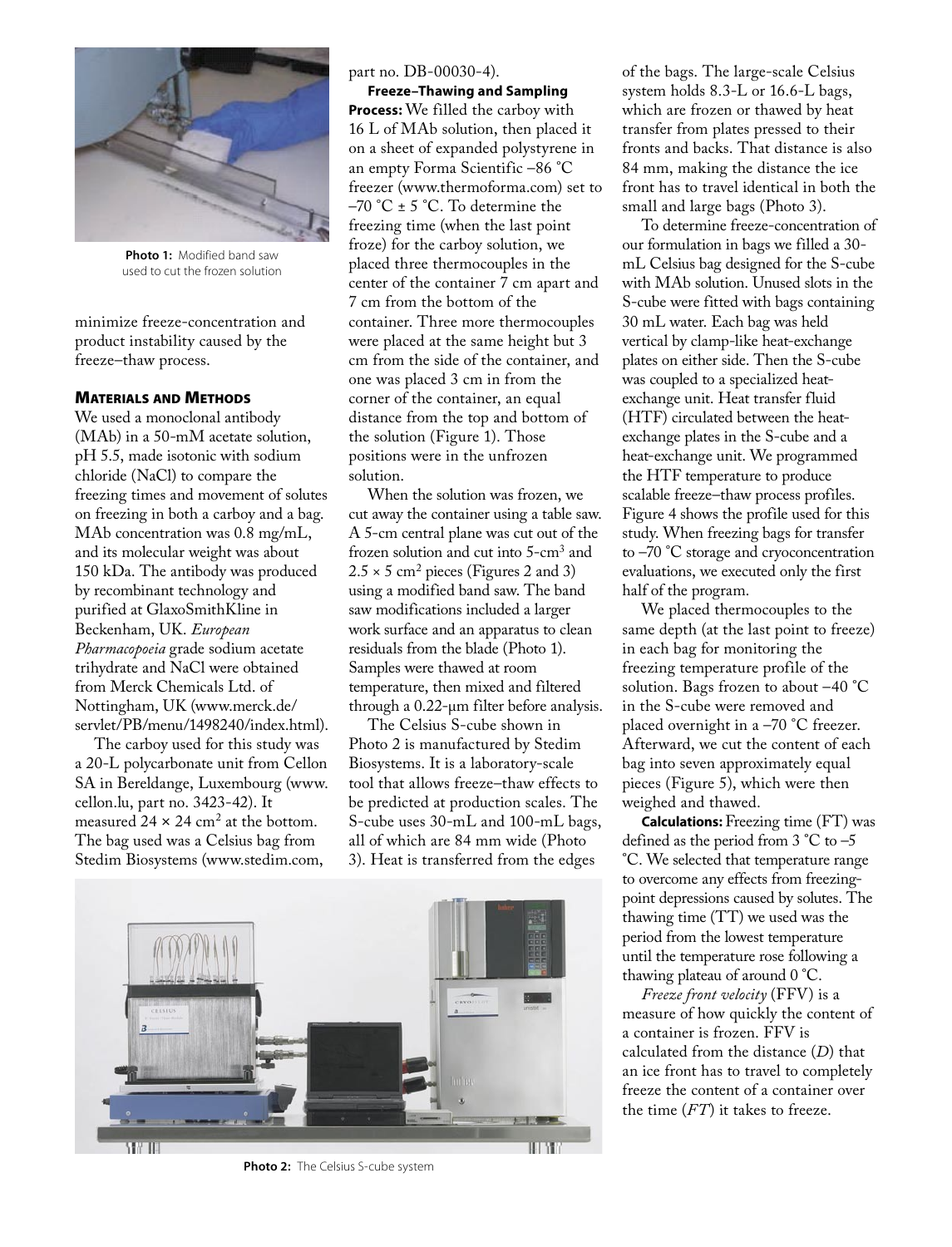





**Photo 3:** Freeze distance for small and large Celsius bags

## SAMPLE ANALYSIS

We determined the concentration of API in each sample by ultraviolet (UV) analysis using a Hewlett-Packard 8453 UV detector with the UV-visible ChemStation software package (www.chem.agilent.com). A cell of 1-cm path length was used for sampling, and our analysis was carried out at a wavelength of 280 nm.

We measured API purity in each sample by size-exclusion chromatography (SEC-HPLC) using an Agilent HP1100 (www.chem. agilent.com) with a TSK SWXL G3000 column from Tosoh Bioscience (www.tosohbiosep.com). The eluent consisted of 100 mM sodium









| <b>Table 1:</b> Comparison of freeze-thaw parameters |        |                       |  |  |  |  |  |
|------------------------------------------------------|--------|-----------------------|--|--|--|--|--|
|                                                      | Carboy | <b>Celsius</b><br>Bag |  |  |  |  |  |
| Freezing time (hours)                                | 16.6   | 1.8                   |  |  |  |  |  |
| Thawing time (hours)                                 | ~48    | 2.2                   |  |  |  |  |  |
| Ice front velocity<br>(mm/hour)                      | 8      | 25                    |  |  |  |  |  |

phosphate and 400 mM NaCl at pH 6.8. The flow rate was set to 0.75 mL/ min, and material was detected at a wavelength of 280 nm.

We determined the total solute concentration by measuring osmolality of 50-mL samples using a microosmometer type 13m/13DRM-Autocal from Camlab Roebling (www.camlab. co.uk). And we used a Corning 245 pH meter (www.corning.com) to determine sample pH. The pH meter electrode was placed directly into test samples for that analysis.

**Impact of Several Freeze–Thaw Cycles:** We used the MAb formulation and Celsius S-cube to establish the impact of a freeze–thaw–freeze cycle on the freeze concentration pattern of solutes and API in formulation. For this freeze–thaw–freeze study, we executed the freeze–thaw process profile shown in Figure 5 once followed by repeating only the first half of the same program.

**Formulation Effects:** We evaluated the impact of varying MAb and excipient concentrations on the extent of freeze-concentration and stability of the API using a statistical design program (Design Expert version 6, www.statease.com). For excipients we chose sucrose, which is commonly used to cryoprotect proteins (**13, 14**), and NaCl, which is routinely included to provide the correct tonicity for injections. We used an acetate buffer to modify pH to 5.5 for all solutions.

**Statistical Design:** We set up a central composite statistical design using a two-level full factorial method with axial and center points. This design called for a total of 20 samples. Three factors were evaluated simultaneously: MAb concentration, sucrose concentration, and NaCl concentration. Our statistical design involved five concentrations for each factor, with the concentration ranges of those three factors set to encompass typical ranges for bulk recombinant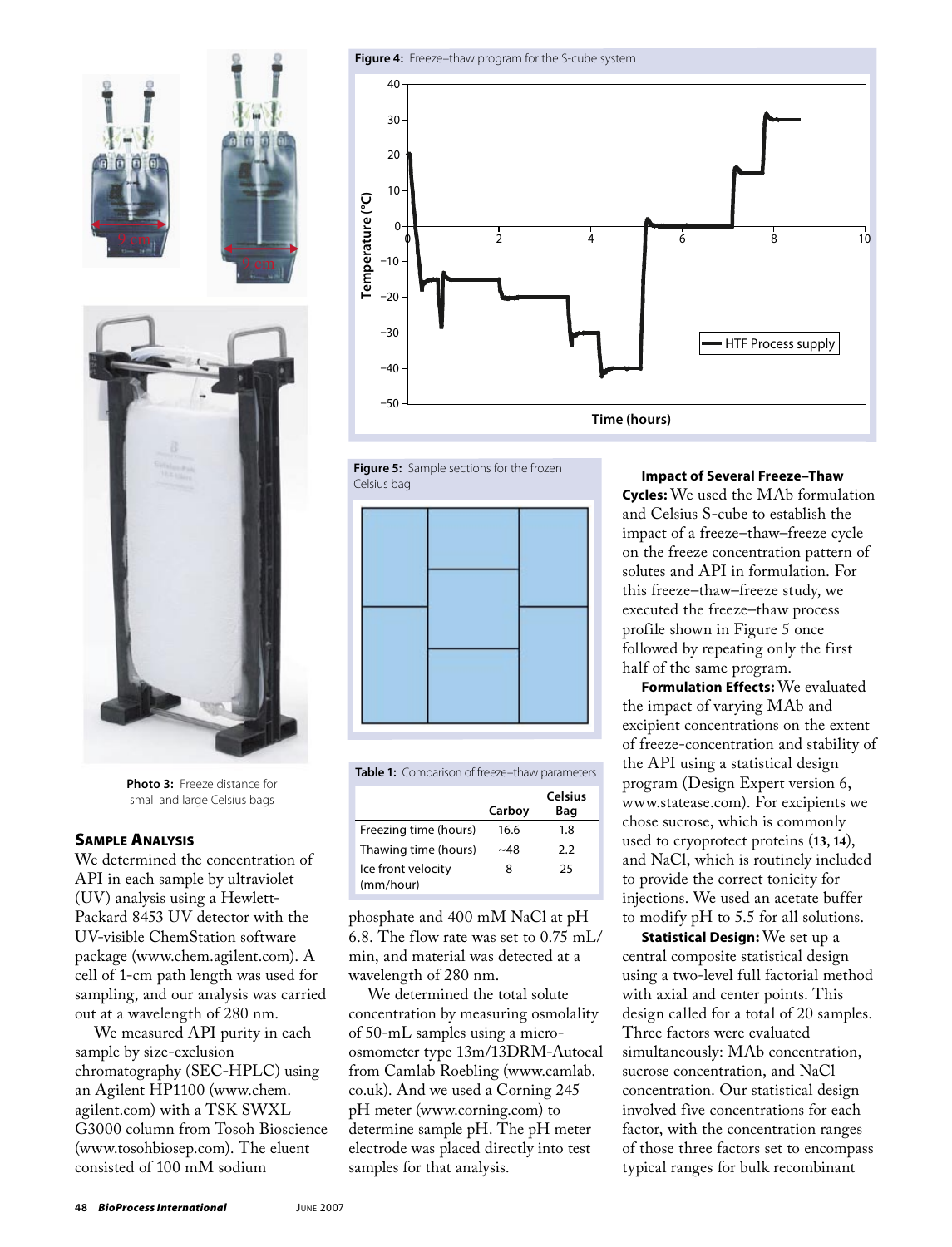Figure 6: MAb concentration (mg/mL) in frozen cross section from carboy

| 0.47 | 0.67 |      | 1.67 |      | XX   |      | XX   | Key:                                            |
|------|------|------|------|------|------|------|------|-------------------------------------------------|
| 0.85 | 0.96 |      | 1.30 |      | 0.94 |      | 1.48 | $0.00 - 0.50$<br>$0.51 - 1.00$                  |
| 1.74 | 1.91 |      |      | 4.48 |      | 1.21 | 0.87 | $1.01 - 1.50$<br>$1.51 - 2.00$<br>$2.01 - 2.50$ |
| 1.87 | 1.71 |      | 4.40 |      | 1.42 |      | 1.37 | $2.51 - 3.00$<br>$3.01 - 3.50$                  |
| 1.53 | 1.28 | 1.54 | 1.86 | 2.67 | 1.64 | 1.18 | 1.38 | $3.51 - 4.00$<br>$4.01 - 4.50$                  |
| 1.77 | 2.03 | 3.89 | 2.15 | 2.31 | 2.09 | 1.67 | 1.24 |                                                 |

protein. The concentration values were

 $\bullet$  for the API: 1 mg/mL, 20 mg/mL, 50 mg/mL, 80 mg/mL and 100 mg/mL

• for sucrose: 0 mg/mL, 40 mg/mL, 100 mg/mL, 160 mg/mL, and  $200 \text{ mg/mL}$ 

• and for NaCl: 0 mg/mL, 5.9 mg/mL, 14.6 mg/mL, 23.3 mg/mL, and  $29.3 \text{ mg/mL}$ .

We ran the center point samples six times to get an estimate of the experimental error, randomizing the run order to negate the effects of timerelated variables and the fact that only four runs could be processed in a day, as well as to satisfy the statistical requirements of independent observations. We know that some of our 20 formulations would be unsuitable for injection without further processing. The bulk drug substance could, however, be stored in all those formulations before final manufacturing into drug products. We evaluated a total of three responses: the MAb concentration range in frozen sections, aggregation measured by SEC-HPLC, and the amount of precipitates in each formulation following freezing.

## **RESULTS AND DISCUSSION**

Readouts from the thermocouples positioned at various points in the solution illustrated (Figure 1) clearly indicate that the solution around the thermocouple in position 1 was last to freeze in the carboy. The last area to freeze in the Celsius S-cube bags is identified in the manual for the

instrument, so we used that point for our freezing-time measurements.

Freeze Time Comparison: Table 1 lists freezing and thawing times for both the carboy and the Celsius bag, along with FFVs. The half-width of the carboy  $(D)$  we used to calculate the FFV was 120 mm; D for the bag was 45 mm.

It is clear from the table that the distance from the edge of a container to its center has a major impact on freezing and thawing times. In our study, a threefold increase in the freeze distance lengthened freezing times tenfold and thawing times 20-fold. That difference in thawing time, in particular, could cause more extensive degradation in the carboy due to more prominent recrystallization and greater

Figure  $7$ :  $nH$  in frozen cross section from carboy

exposure to concentrated solutes at the slow thawing rate.

FFV is significantly higher for the solution in the Celsius bag compared with the result for the Carboy. The dimensions of a container clearly have a great impact on its freeze-thaw profile. Webb observed similar results using 1-L to 20-L bottles frozen using freezers or blast freezers (1). An application note from Integrated Biosystems (Stedim) reports an FFV of 24 mm/hr for the 16.6-L Celsius bag (18), which confirms that the 30mL Celsius bag frozen and thawed using the S-Cube makes a good model for the 16.6-L bag.

**Freeze Concentration Comparison:** Figure 6 illustrates concentration of the API in samples from the frozen carboy. The bottom of the container had expanded several centimeters in freezing. The last point to freeze was 7 cm above the bottom. Frozen solution above that point would have prevented ice from expanding upward as it formed, which explains the expansion of the bottom of the container. This affected the shape of the resulting frozen block and caused the loss of both top right-hand samples.

The highest MAb concentration was found in the two center sections 5–15 cm from the bottom of the carboy. Adding the estimated bottom expansion to the determined last point to freeze suggests good agreement between the last point to freeze and the area of highest freeze-concentration, confirming that MAb was excluded

| $\cdots$ and $\cdots$ primitive consistent in error can be $\cdots$ |      |      |      |      |      |      |      |  |                                |
|---------------------------------------------------------------------|------|------|------|------|------|------|------|--|--------------------------------|
| 5.70                                                                | 5.68 |      | 5.65 |      | XX   |      | XX   |  |                                |
| 5.63                                                                | 5.60 |      | 5.58 |      | 5.69 |      | 5.70 |  | Key:                           |
| 5.63                                                                | 5.57 |      | 5.54 |      | 5.58 |      | 5.70 |  | $5.70 - 5.66$<br>$5.65 - 5.61$ |
| 5.65                                                                | 5.59 |      | 5.54 |      |      | 5.64 | 5.64 |  | $5.60 - 5.56$<br>$5.55 - 5.51$ |
| 5.64                                                                | 5.62 | 5.61 | 5.65 | 5.60 | 5.64 | 5.61 | 5.64 |  |                                |
| 5.64                                                                | 5.62 | 5.62 | 5.61 | 5.63 | 5.62 | 5.64 | 5.61 |  |                                |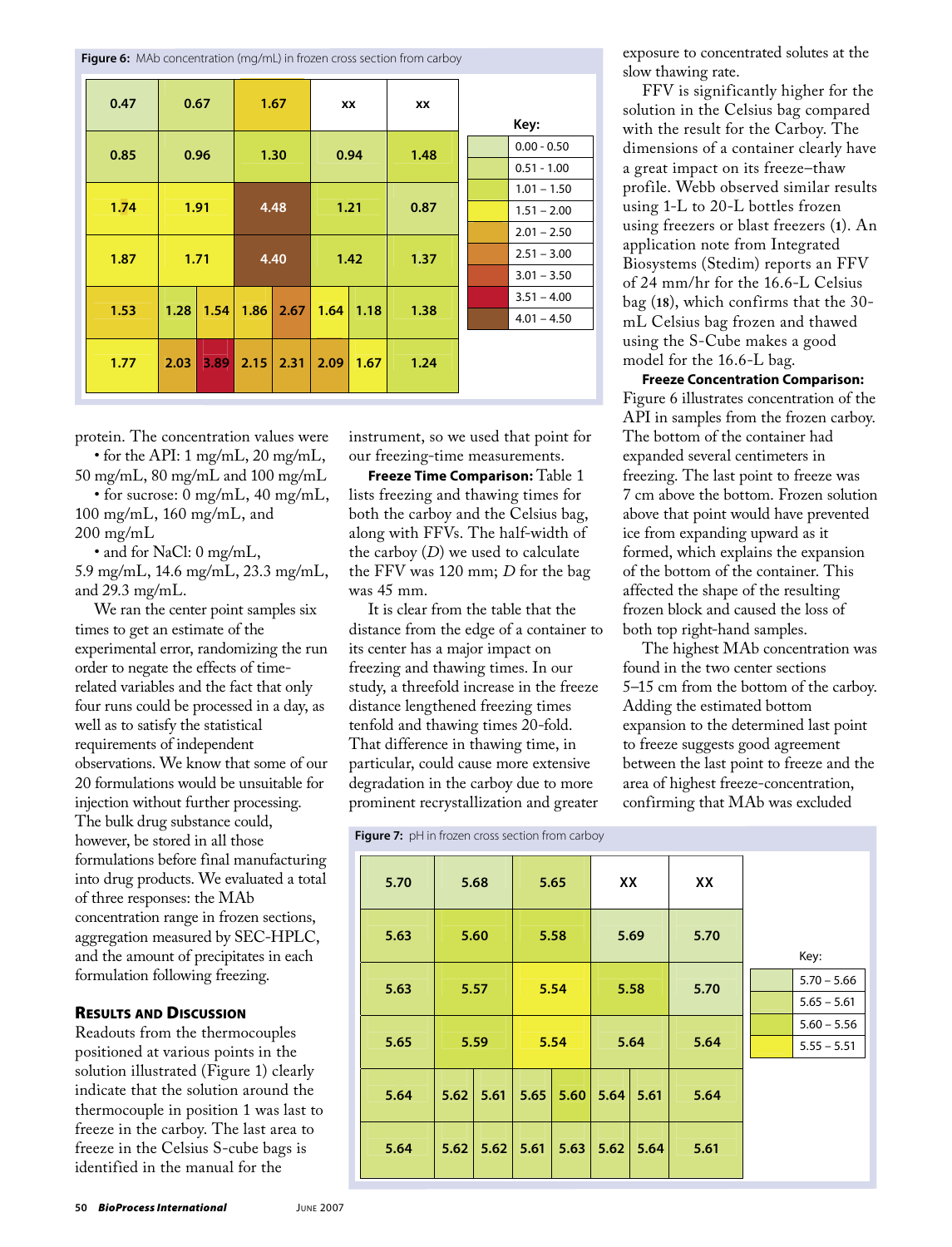from forming ice and concentrated in the last point to freeze. The lowest MAb concentration was found in the top left-hand sample, shown as pale green in Figure 6. The figure also shows that samples immediately below the center and those on the bottom row (shown in red to orange) contained more MAb. Osmolality values (not shown) formed a similar pattern, whereas the change in pH almost followed a concentric pattern around the center samples (Figure 7).

Figure 8 shows MAb distribution in the frozen Celsius bag. Distribution patterns are similar for both containers. MAb concentration in the carboy varied almost tenfold from 0.47 mg/ mL to  $4.48 \text{ mg/mL}$ , from 0.6 to 5.6 times the initial MAb concentration (Figure 6). Table 2 compares that with the result for the Celsius bag along with results for the osmolality changes in both containers. The table confirms a good inverse relationship between FFV and freeze concentration.

Table 3 shows that the increase in aggregates (measured by SEC-HPLC) was similarly low for both containers. Freeze concentration did not appear to cause more aggregates. The slightly higher aggregate levels after freezing could have been due to sample manipulation alone.

There was a real change in pH between the frozen samples in the carboy. Buffering agents are known to bind differentially to proteins through strong or weak forces (19). The pKa for sodium acetate is 4.75, so at a pH of 5.5, about 20% of the buffer is present in acid form. It is possible that differing interactions between the buffer components and the MAb would allow an acid buffer component to concentrate mostly at the ice front.

Repeated Freeze-Thaw-Freeze **Cycles:** Figure 9 compares freezeconcentration from a single and repeated freeze–thaw cycles for a MAb with an initial concentration of 50 mg/mL. The difference in concentration between those samples increased 1.8 to 4.3 times for the second freeze-thaw cycle. Following the second cycle, MAb unexpectedly concentrated in the bottom three samples instead of the middle and

Figure 8: MAb concentration (mg/mL) in the frozen Celsius bag



bottom samples as was previously seen. On inspection of the product put through two cycles in vials, we found that a liquid-liquid phase separation had taken place, which explained that unexpected result.

Bulk API can be stored concentrated in varying excipient concentrations and diluted as required for drug product manufacture. With a response surface plot (Figure 10), we explored how a bulk MAb formulation could be modified to reduce freezeconcentration. The graph shows that high initial MAb and sucrose concentration can minimize freeze concentration. Salt concentration had no effect. High MAb and sucrose concentrations increase the viscosity of Table 2: Comparison of MAb freezeconcentration and osmolality in the carboy and the Celsius bag

| <b>Variation from</b><br><b>Initial Measurement</b> | Carboy      | Celsius<br>Bag |
|-----------------------------------------------------|-------------|----------------|
| MAb (fold)                                          | $0.6 - 5.6$ | $0.7 - 1.4$    |
|                                                     | $(9.3)*$    | $(2.0)*$       |
| Osmolality                                          | $0.4 - 2.8$ | $0.6 - 1.3$    |
|                                                     | $(7.0)^*$   | $(2.2)^*$      |
| * Total                                             |             |                |

Table 3: Postfreezing comparison of pH and aggregates in the carboy and Celsius bag

|                       | Carboy               | <b>Celsius</b><br>Bag |  |
|-----------------------|----------------------|-----------------------|--|
| Aggregates (%)*       | $0.87 - 1.03$        | $0.78 - 0.93$         |  |
| pH**                  | $5.54 - 5.70$        | 5.53-5.55             |  |
| * Initial value 0.75% | * Initial value 5.54 |                       |  |

a solution and lead to slower diffusion rates and mass transfer, but high salt concentrations do not, so our findings were as expected.

**Formulation Effect on Freeze Stability:** Physical instability of proteins involves changes to their secondary, tertiary, or quaternary structure that can cause aggregation, precipitation, and adsorption to surfaces. We used SEC-HPLC analysis of aggregates to monitor how formulation changes caused by cryoconcentration affected the physical stability of our MAb. This analysis followed freeze studies in the carboy and Celsius bag and the statistical evaluation of the affects of varying formulation parameters. All those studies showed that MAb freezeconcentration did not cause more aggregates that could be detected by SEC-HPLC (soluble aggregates).

A second type of aggregates may exist: essentially insoluble particles

Figure 9: Comparison of the freeze concentration of a MAb (mg/mL) following one and two freeze-thaw cycles

26

66

30

59

103

 $24$ 

72



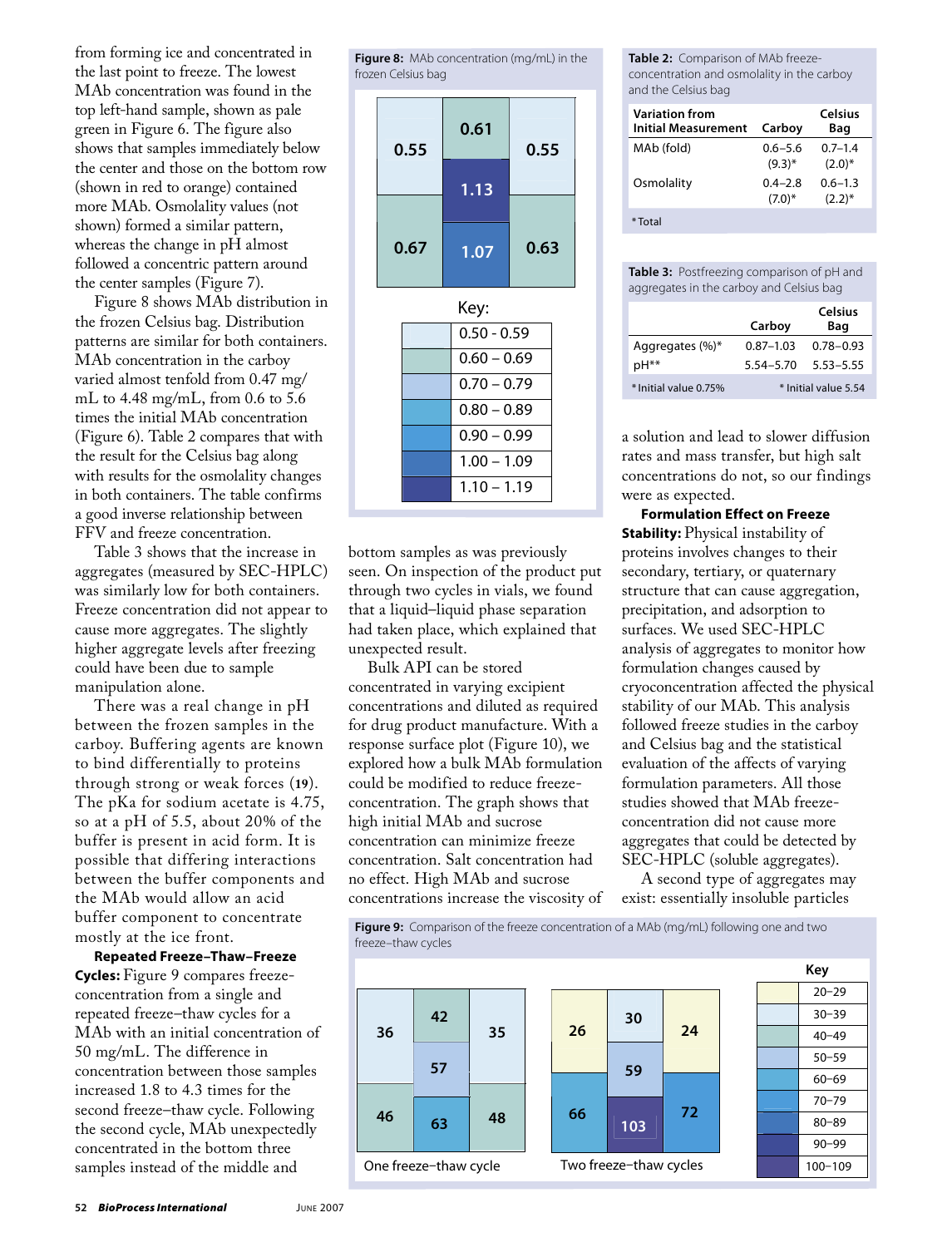Figure 10: Response surface plot of cryoconcentration as the response and MAb and sucrose concentration as variable factors (the NaCl was held constant at 14.6 mg/mL); MAb concentration is given in mg/mL, sucrose concentration in percentages, and NaCl concentration is given in mM.



that can lead to opalescence or precipitation. We calculated the extent of precipitation by subtracting the MAb concentration before and after freezing. Then we converted the mass balance calculations into percent-change from the original concentration and entered the results as a response into the statistical design. Our model indicated that sucrose concentration had no effect on MAb precipitation following freezing. MAb concentration was seen to have a significant effect on API loss following freezing, with more lost at higher concentrations. The effect of NaCl was less significant. Figure 11 is a response surface plot of these results, illustrating how the loss of MAb following freezing changes as a function of both MAb concentration and NaCl concentration. The greatest loss due to precipitation was seen at high concentrations of both.

## **THE FINAL ANSWER: REDUCE CRYOCONCENTRATION**

We set out to develop a freeze–thaw process for a MAb that would minimize adverse effects from the freezing and thawing. In our study we found an inverse relationship between cryoconcentration and FFV. Reducing cryoconcentration and possible adverse effects from exposure to concentrated mixtures of solutes on thawing was made possible by selection of a freeze configuration (container and freezing system) that ensured high FFV values. The FFV was significantly higher for the Celsius bags compared with the carboys in our investigation. Freezing bulk using the Celsius system would clearly reduce cryoconcentration and thus would be preferred.

Our MAb was found to liquid-liquid phase separate upon freezing, and remixing measures were needed after thawing to ensure homogeneity of the solution for further

Figure 11: Response surface plot of precipitation as the response and MAb and NaCl concentration as variable factors (sucrose concentration was held constant at 100 mg/mL); MAb concentration is given in mg/mL, sucrose concentration is given in percentages, and NaCl concentration is given in mM.



manufacturing.

Formulation studies showed that it was also possible to reduce cryo-concentration by freezing the bulk solution at high concentrations of both MAb and sucrose. Even though measurements of soluble aggregates indicated no adverse effects on physical stability, our evaluation of formulation-related precipitation suggested that high concentrations of MAb and salt caused precipitation of the API. Such precipitation could be minimized by omitting NaCl from the formulation or by including only very low salt concentrations.

#### **ACKNOWLEDGMENT**

We appreciate the help of Matthew Olsen and Gael Peron in cutting the frozen material.

#### **REFERENCES**

1 Webb SD, et al. Freezing Bulk-Scale Biopharmaceuticals Using Common Techniques. BioPharm 15(5) 2002: 22-34.

2 Schultz CJ, et al. Freezing Method Affects the Concentration and Variability of Urine Proteins and the Interpretation of Data on Microalbuminuria. Diabetic Med. 17(1) 2000: 7-14.

3 Heller MC, Carpenter JF, Randolph TW. Protein Formulation and Lyophilization Cycle Design: Prevention of Damage Due to Freeze-Concentration Induced Phase Separation. Biotech. Bioeng. 63(2) 1999: 166-174.

4 Cao EH, et al. Effect of Freezing and Thawing Rates on Denaturation of Proteins in Aqueous Solutions. Biotechnol. Bioeng. 82(6) 2003: 684-690.

5 Hsu CC, et al. Surface Denaturation at Solid-Void Interface: Possible Pathway By Which Opalescent Particulates Form During the Storage of Lyophilized Tissue-Type Plasminogen Activator at High Temperatures. Pharm. Res. 12 (1) 1995: 69-77.

6 Strambini GB, Gabellieri E. Proteins in Frozen Solutions: Evidence of Ice-Induced Partial Unfolding. Biophys. J. 70(2) 1996: 971-976.

7 Sarciaux JM, et al. Effects of Buffer Composition and Conditions